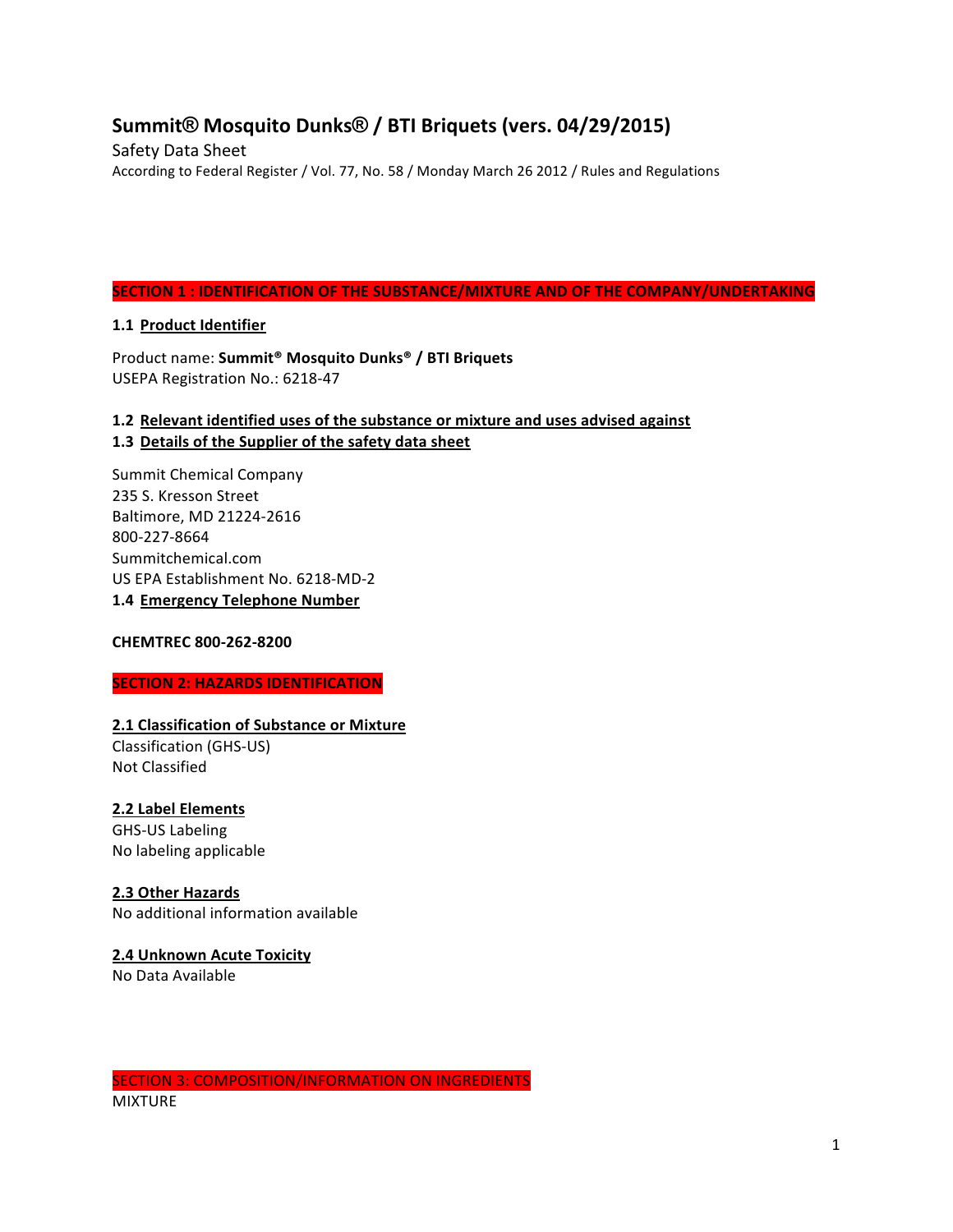| <b>NAME</b>                                                                                                                                                                            | <b>PRODUCT IDENTIFIER</b>            | ℅     | CLASSIFICATION |
|----------------------------------------------------------------------------------------------------------------------------------------------------------------------------------------|--------------------------------------|-------|----------------|
| Bacillus thuringiensis subspecies<br>israelensis solids, spores and<br>insecticidal toxins*<br>7,000 aedes egypti (AA) International<br>Toxic Units (ITU) per mg of primary<br>powder. | None: Microbial active<br>ingredient | 10.31 | Not classified |

### **SECTION 4: FIRST AID MEASURES**

| 4.1 Description of First Aid Measures                                               |                                                                                                                                                                                 |
|-------------------------------------------------------------------------------------|---------------------------------------------------------------------------------------------------------------------------------------------------------------------------------|
| <b>First Aid Measures General</b>                                                   | : Never Give anything by mouth to an unconscious person. If<br>You feel unwell, seek medical advice (show the label where<br>possible)                                          |
| <b>First Aid Measures after Inhalation</b><br>First Aid measures after skin contact | : Assure fresh air breathing. Allow the victim to rest.<br>: Remove affected clothing and wash all exposed skin area with<br>Mild soap and water, followed by warm water rinse. |
| First aid measures after skin contact                                               | : Rinse immediately with plenty of water. Obtain medical<br>attention if pain, blinking or redness persist.                                                                     |
| First aid measures after ingestion                                                  | :Rinse mouth. Do NOT induce vomiting. Obtain emergency<br>medical attention                                                                                                     |

## **4.2 Most Important symptoms and effects, both acute and delayed**

| Symptoms/injuries | : Not expected to present a significant hazard under anticipated |
|-------------------|------------------------------------------------------------------|
|                   | conditions of normal use.                                        |

### **4.3 Indication of any immediate medical attention and special treatment needed**

No additional information available

## **SECTION 5: FIREFIGHTING MEASURES**

| 5.1 Extinguishing media                                   |                                                                                                    |
|-----------------------------------------------------------|----------------------------------------------------------------------------------------------------|
| Suitable Extinguishing Media                              | : Foam. Dry powder. Carbon Dioxide. Water Spray. Sand                                              |
| Unsuitable Extinguishing Media                            | : Do not use heavy water stream                                                                    |
| 5.2 Special Hazards Arising from the Substance or Mixture |                                                                                                    |
| No additional information available.                      |                                                                                                    |
| 5.3 Advice For Firefighters                               |                                                                                                    |
| Firefighting instructions                                 | : None                                                                                             |
| Protection during Firefighting                            | : Do not enter fire area without proper protective equipment,<br>including respiratory protection. |

## **SECTION 6: ACCIDENTAL RELEASE MEASURES**

| 6.1 Personal precautions, Protective Equipment and Emergency Procedures                |                                   |  |  |
|----------------------------------------------------------------------------------------|-----------------------------------|--|--|
| : Isolate from fire, if possible, without unnecessary risk.<br><b>General Measures</b> |                                   |  |  |
| 6.1.1 For Non-Emergency Personnel                                                      |                                   |  |  |
| <b>Emergency Procedures</b>                                                            | : Evacuate unnecessary personnel. |  |  |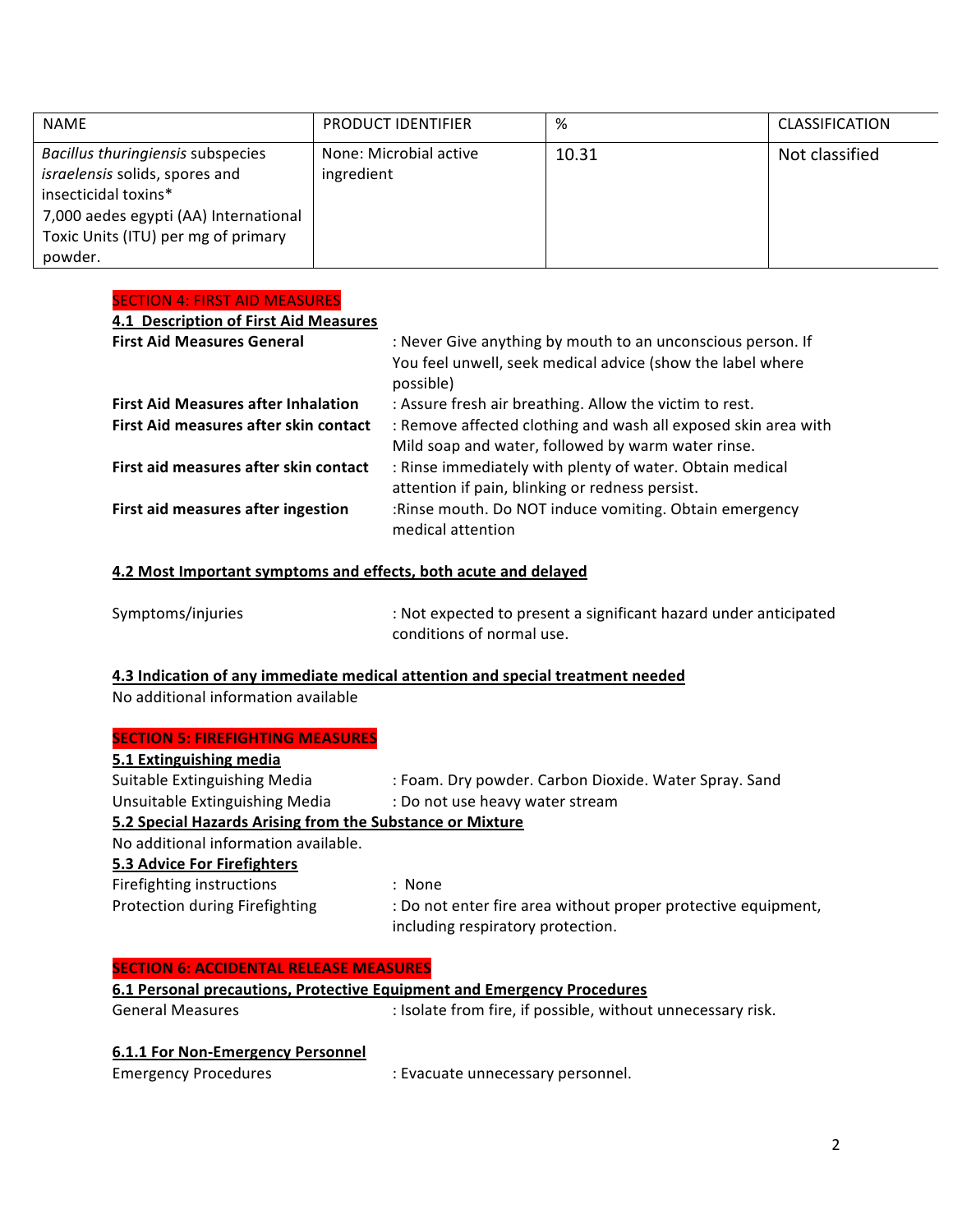## **6.1.2 For Emergency Responders**

Emergency Procedures : Ventilate Area

Protective Equipment : Equip Cleanup crew with proper protection

## **6.2 Environmental Precautions**

Prevent entry to sewers and public waters.

### **6.3 Methods and Material for Containment and Cleaning Up**

See Heading 8. Exposure controls and personal protection

## **SECTION 7: HANDLING AND STORAGE**

## **7.1 Precautions for Safe Handling**

| <b>Precautions for Safe Handling</b>            | :Wash hands and other exposed areas with mild soap<br>and water before eating, drinking, smoking tobacco, or<br>chewing gum and when leaving work.         |  |
|-------------------------------------------------|------------------------------------------------------------------------------------------------------------------------------------------------------------|--|
|                                                 | 7.2 Conditions for Safe Storage, Including any Incompatibilities                                                                                           |  |
| <b>Storage Conditions</b>                       | :Keep only in the original container with original label in a cool, well<br>ventilated place away from Children. Keep Container closed when not in<br>use. |  |
| Incompatible Products<br>Incompatible Materials | : Strong bases, acids.<br>: Sources of Ignition                                                                                                            |  |

### **7.3 Specific End Use(s)**

No additional information available.

## **SECTION 8: EXPOSURE CONTROLS/PERSONAL PROTECTION**

#### **8.1 Control Parameters**

| Bacillus thuringiensis subspecies israelensis solids, spores and insecticidal toxins* |                                           |  |  |
|---------------------------------------------------------------------------------------|-------------------------------------------|--|--|
| 7,000 aedes egypti (AA) International Toxic Units (ITU) per mg of primary powder.     |                                           |  |  |
| <b>USA ACGIH</b>                                                                      | ACGIH TWA (mg/m3)<br>5 mg/m $3$           |  |  |
| <b>8.2 Exposure Controls</b>                                                          |                                           |  |  |
| Personal protective Equipment                                                         | : Avoid all unnecessary exposure.         |  |  |
| Hand protection                                                                       | : Wear protective gloves.                 |  |  |
| Eye Protection                                                                        | : Chemical Googles or safety glasses.     |  |  |
| Respiratory protection                                                                | : Wear approved mask.                     |  |  |
| Other information                                                                     | : When using do not eat, drink, or smoke. |  |  |
|                                                                                       |                                           |  |  |
| <b>SECTION 9: PHYSICAL AND CHEMICAL PROPERTIES</b>                                    |                                           |  |  |

#### **SECTION 9: PHYSICAL AND CHEMICAL PROPERTIES**

| 9.1 Information on Basic Physical and Chemical Properties |                      |  |  |
|-----------------------------------------------------------|----------------------|--|--|
| <b>Physical State</b>                                     | : Solid              |  |  |
| Color                                                     | : Light Brown        |  |  |
| Odor                                                      | : Mild               |  |  |
| Odor Threshold                                            | : No data available. |  |  |
| рH                                                        | ∶NA                  |  |  |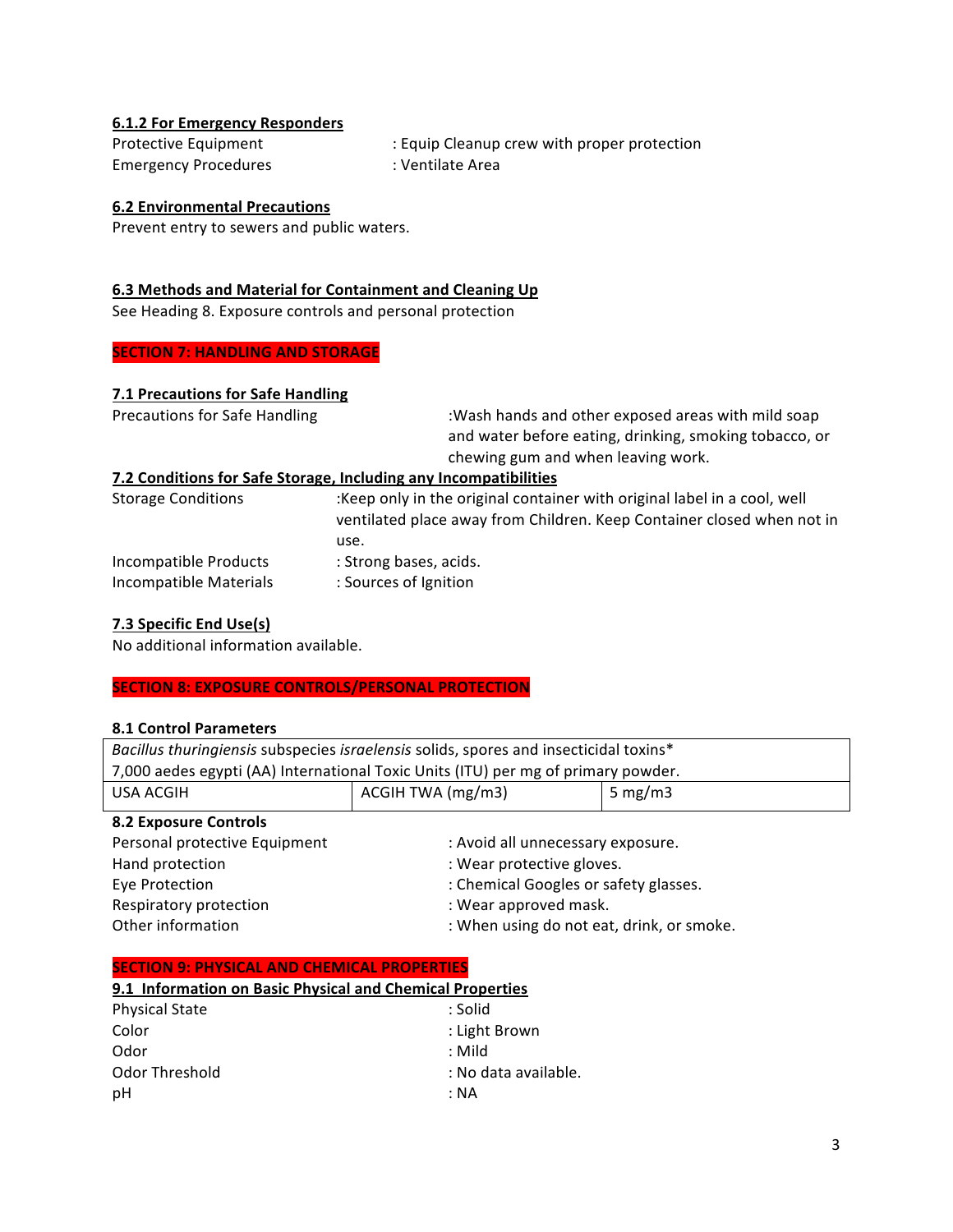| Relative Evaporation rate (butyl acetate=1) | : No data available |
|---------------------------------------------|---------------------|
| <b>Melting Point</b>                        | : No data available |
| <b>Freezing Point</b>                       | : No data available |
| <b>Boiling Point</b>                        | : No data available |
| Flash Point                                 | : No data available |
| Self Ignition Temperature                   | : No data available |
| <b>Decomposition Temperature</b>            | : No data available |
| Flammability (solid, gas)                   | : No data available |
| Vapor Pressure                              | : No data available |
| Relative vapor density at 20 degrees C      | : No data available |
| Relative density                            | : No data available |
| Density                                     | : No data available |
| Solubility                                  | : No data available |
|                                             |                     |

### **9.2 Other Information**

No additional information available.

### **SECTION 10: STABILITY AND REACTIVITY**

**10.1 Reactivity** No additional information available. **10.2 Chemical Stability** Stable under normal conditions **10.3 Possibility of hazardous reactions** Not established **10.4 Conditions to Avoid** Heat. Extremely High Temperatures **10.5 Incompatible Materials** No Data Available **10.6 Hazardous Decomposition Products** None

## **SECTION 11: TOXILOGICAL INFORMATION 11.1 Information on Toxicological Effects**

Acute Toxicity **and South Contract Contract Contract Contract Contract Contract Contract Contract Contract Contract Contract Contract Contract Contract Contract Contract Contract Contract Contract Contract Contract Contrac** 

Carcinogenicity **Carcinogenicity** : Not Classified

| Bacillus thuringiensis subspecies israelensis solids, spores and  |                  |   |                      |
|-------------------------------------------------------------------|------------------|---|----------------------|
| insecticidal toxins*                                              |                  |   |                      |
| 7,000 aedes egypti (AA) International Toxic Units (ITU) per mg of |                  |   |                      |
| primary powder.                                                   |                  |   |                      |
| LD50 oral rat                                                     |                  | ⋗ | 10000 mg/kg (Rat)    |
| LD50 dermal rabbit                                                |                  | ➤ | 10000 mg/kg (Rabbit) |
| Skin corrosion/irritation                                         | : Not classified |   |                      |
|                                                                   |                  |   |                      |
| Serious Eye damage/irritation                                     | : Not classified |   |                      |
| Respiratory or skin sensitization                                 | : Not Classified |   |                      |
| <b>Germ Cell Mutagenicity</b>                                     | : Not Classified |   |                      |

4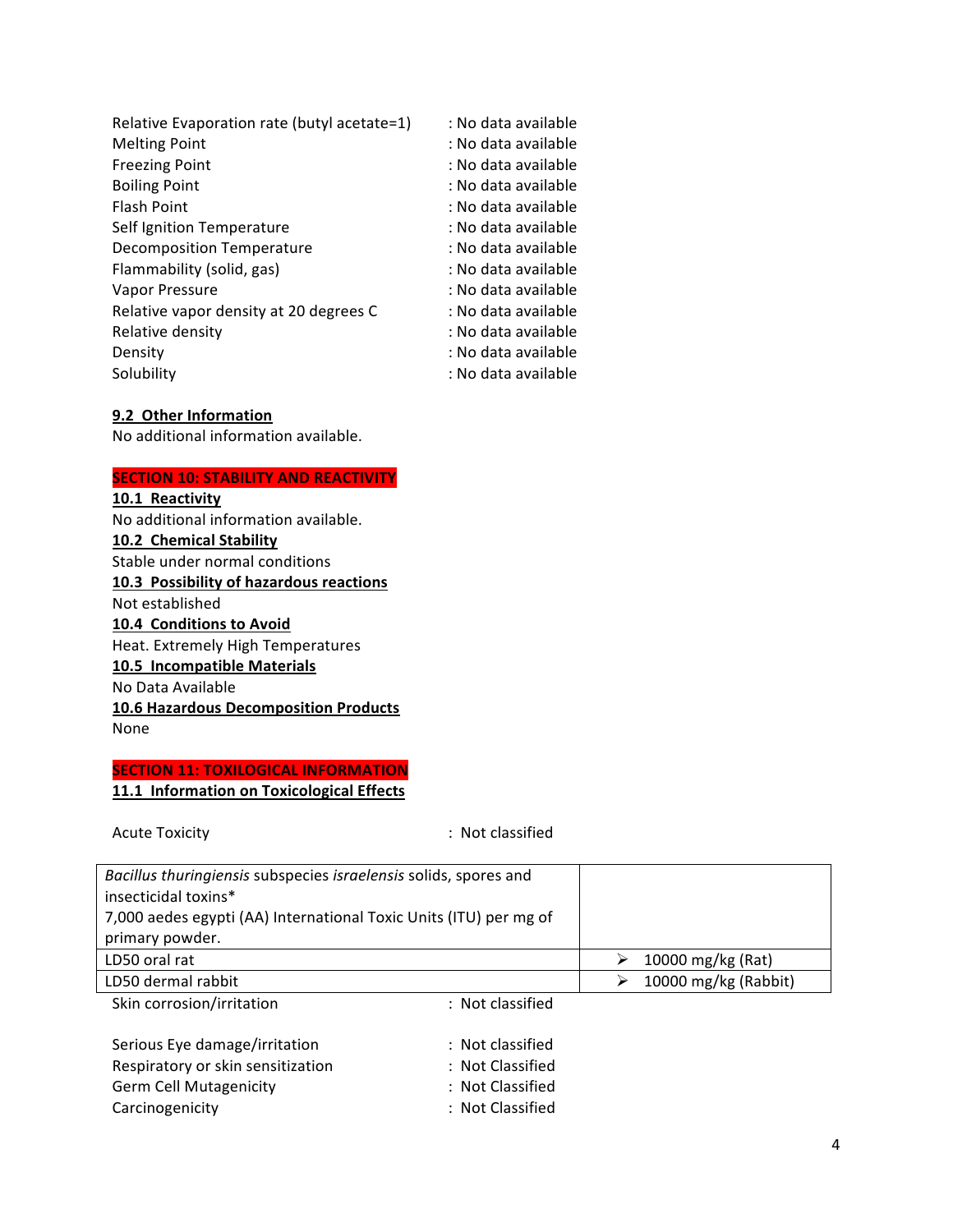Bacillus thuringiensis subspecies israelensis solids, spores and insecticidal toxins<sup>\*</sup>

|                                                              | 7,000 aedes egypti (AA) International Toxic Units (ITU) per mg of primary powder. |                                                                       |
|--------------------------------------------------------------|-----------------------------------------------------------------------------------|-----------------------------------------------------------------------|
| <b>IARC Group</b>                                            | 3- Not Classifiable                                                               |                                                                       |
| <b>Reproductive Toxicity</b>                                 |                                                                                   | : Not Classified                                                      |
| Specific Target Organ Toxicity (Single Exposure)             |                                                                                   | : Not Classified                                                      |
| Specific Target Organ Toxicity (Repeated Exposure)           |                                                                                   | : Not Classified                                                      |
| <b>Aspiration Hazard</b>                                     |                                                                                   | : Not Classified                                                      |
| Potential Adverse Human Health Effects and Symptoms          |                                                                                   | : Based on available date, the<br>classification criteria are not met |
| <b>SECTION 12: ECOLOGICAL INFORMATION</b>                    |                                                                                   |                                                                       |
| 12.1 Toxicity                                                |                                                                                   |                                                                       |
| No additional information available.                         |                                                                                   |                                                                       |
| <b>12.2 Persistence and Degradability</b>                    |                                                                                   |                                                                       |
| Summit® Mosquito Dunks® BTI Briquets                         |                                                                                   |                                                                       |
| Persistence and Degradability                                | Not Established                                                                   |                                                                       |
|                                                              |                                                                                   |                                                                       |
| Summit <sup>®</sup> Mosquito Dunks <sup>®</sup> BTI Briquets |                                                                                   |                                                                       |
| Persistence and Degradability                                | Contains readily biodegradable component(s)                                       |                                                                       |

## **12.3 Bioaccumulative Potential**

| Summit® Mosquito Dunks® BTI Briquets |                 |
|--------------------------------------|-----------------|
| <b>Bioaccumulative Potential</b>     | Not established |

| Summit® Mosquito Dunks® BTI Briquets |                                    |
|--------------------------------------|------------------------------------|
| <b>Bioaccumulative Potential</b>     | No bioaccumulation data available. |

## **12.4 Mobility in Soil**

No additional information available

## **12.5 Other Adverse Effects**

### **SECTION 13: DISPOSAL CONSIDERATIONS**

**13.1 Waste Treatment Methods** 

Waste Disposal Recommendations in the commendations in the control of the control of the control of the control of the control of the control of the control of the control of the control of the control of the control of th

Other Information **Contract Contract Contract Contract Contract Contract Contract Contract Contract Contract Contract Contract Contract Contract Contract Contract Contract Contract Contract Contract Contract Contract Contr** 

accordance with local/national regulations.

Ecology – Waste Materials **interpretent in the environment** : Avoid Release into the environment

**SECTION 14: TRANSPORT INFORMATION**